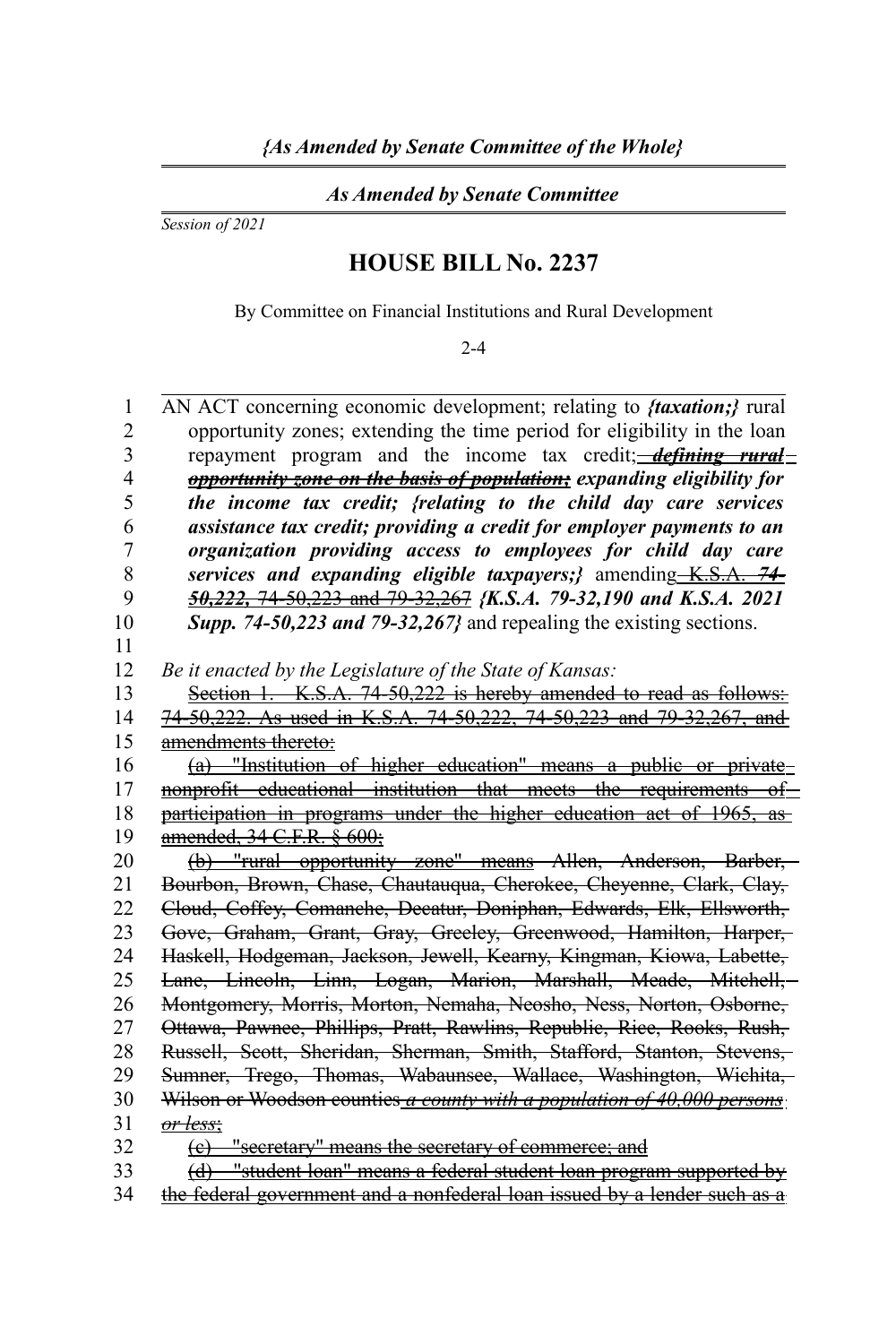HB 2237—Am. by SCW 2

bank, savings and loan or credit union to help students and parents pay 1

school expenses for attendance at an institution of higher education. Section 1. *Sec. 2.* K.S.A. 74-50,223 is hereby amended to read as follows: 74-50,223. (a) Any county that has been designated a rural opportunity zone pursuant to K.S.A. 74-50,222, and amendments thereto, may participate in the program provided in this section by authorizing such participation by the county commission of such county through a duly enacted written resolution. Such county shall provide a certified copy of such resolution to the secretary of commerce on or before January 1, 2012, for calendar year 2012, or on or before January 1 for each calendar year thereafter, in which a county chooses to participate. Such resolution shall obligate the county to participate in the program provided by this section for a period of five years, and shall be irrevocable. Such resolution shall specify the maximum amount of outstanding student loan balance for each resident individual to be repaid as provided in subsection (b), except the maximum amount of such balance shall be \$15,000. (b) If a county submits a resolution as provided in subsection (a), under the program provided in this section, subject to subsection (d), the state of Kansas and such county which chooses to participate as provided in subsection (a), shall agree to pay in equal shares the outstanding student loan balance of any resident individual who qualifies to have such individual's student loans repaid under the provisions of subsection (c) over a five-year period, except that the maximum amount of such balance shall be \$15,000. The amount of such repayment shall be equal to 20% of the outstanding student loan balance of the individual in a year over the five-year repayment period. The state of Kansas is not obligated to pay the student loan balance of any resident individual who qualifies pursuant to subsection (c) prior to the county submitting a resolution to the secretary pursuant to subsection (a). Each such county shall certify to the secretary that such county has made the payment required by this subsection. (c) A resident individual shall be entitled to have such individual's outstanding student loan balance paid for attendance at an institution of higher education where such resident individual earned an associate, bachelor or post-graduate degree under the provisions of this section when such resident individual establishes domicile in a county designated as a rural opportunity zone which participates in the program as provided in subsection (a), on and after the date in which such county commenced such participation, and prior to July 1, 2021 *2023 2026* . Such resident individual may enroll in this program in a form and manner prescribed by the secretary. Subject to subsection (d), once enrolled such resident individual shall be entitled to full participation in the program for five years, except that if the resident individual relocates outside the rural opportunity zone for which the resident individual first qualified, such 2 3 4 5 6 7 8 9 10 11 12 13 14 15 16 17 18 19 20 21 22 23 24 25 26 27 28 29 30 31 32 33 34 35 36 37 38 39 40 41 42 43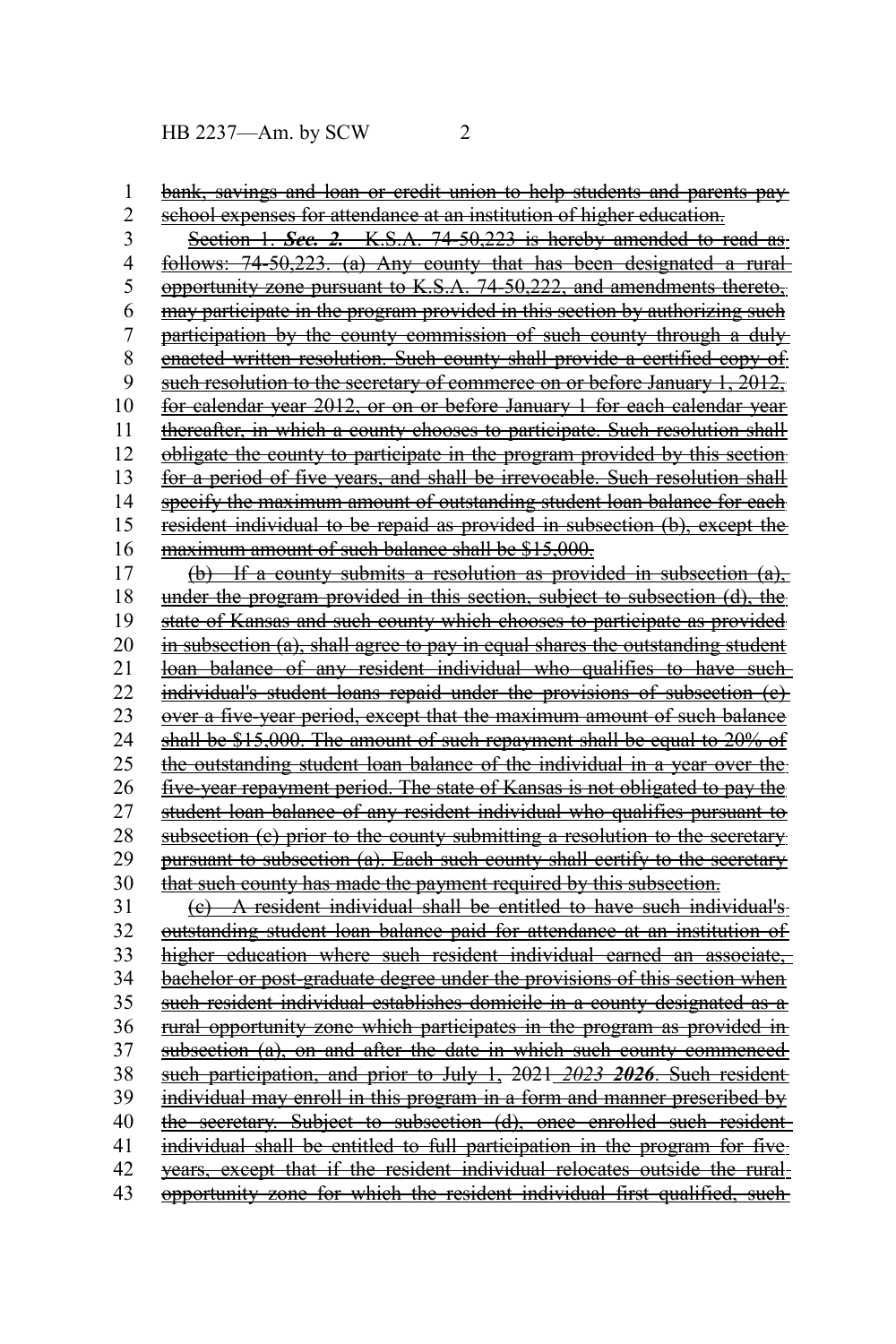HB 2237—Am. by SCW 3

| 1              | resident individual forfeits such individual's eligibility to participate, and         |
|----------------|----------------------------------------------------------------------------------------|
| $\overline{c}$ | <u>obligations under this section of the state and the county terminate. No</u>        |
| 3              | resident individual shall enroll and be eligible to participate in this-               |
| 4              | program after June 30, 2021 2023 2026.                                                 |
| 5              | (d) The provisions of this act shall be subject to appropriation acts.                 |
| 6              | Nothing in this act guarantees a resident individual a right to the benefits           |
| 7              | provided in this section. The county may continue to participate even if the           |
| 8              | state does not participate.                                                            |
| 9              | (e) The secretary shall adopt rules and regulations necessary to                       |
| 10             | administer the provisions of this section.                                             |
| 11             | (f) On January 1, 2012, and annually thereafter until January 1, 2022                  |
| 12             | 2024 2027, the secretary of commerce shall report to the senate committee              |
| 13             | on assessment and taxation and the house of representatives committee on               |
| 14             | taxation as to how many residents applied for the rural opportunity zone               |
| 15             | <del>tax credit.</del>                                                                 |
| 16             | See. 2. 3. K.S.A. 79-32,267 is hereby amended to read as follows: 79-                  |
| 17             | 32,267. (a) For taxable years commencing after December 31, 2011, and                  |
| 18             | before January 1, $2022$ $2024$ $2027$ , there shall be allowed as a credit-           |
| 19             | against the tax liability of a resident individual taxpayer an amount equal            |
| 20             | to the resident individual's income tax liability under the provisions of the          |
| 21             | Kansas income tax act, when the resident individual:                                   |
| 22             | (1) (A) Establishes domicile in a rural opportunity zone on or after-                  |
| 23             | July 1, 2011, and prior to January 1, 2021 2023 2026, and was domiciled                |
| 24             | <u>outside this state for five or more years immediately prior to establishing</u>     |
| 25             | their domicile in a rural opportunity zone in this state;                              |
| 26             | $(2)(B)$ had Kansas source income less than \$10,000 in any one year                   |
| 27             | for five or more years immediately prior to establishing their domicile in a           |
| 28             | rural opportunity zone in this state; and                                              |
| 29             | $\left(\frac{3}{C}\right)$ was domiciled in a rural opportunity zone during the entire |
| 30             | taxable year for which such credit is claimed; or                                      |
| 31             | (2) (A) establishes domicile in a rural opportunity zone on or after                   |
| 32             | July 1, 2021, and prior to January 1, 2026, and was domiciled in a-                    |
| 33             | metropolitan county as defined in K.S.A. 74-50,211, and amendments:                    |
| 34             | thereto, immediately prior to establishing their domicile in a rural-                  |
| 35             | opportunity zone in this state; and                                                    |
| 36             | (B) was domiciled in a rural opportunity zone during the entire-                       |
| 37             | taxable year for which such credit is claimed.                                         |
| 38             | (b) A resident individual may claim the credit authorized by this                      |
| 39             | section for not more than five consecutive years following establishment               |
| 40             | <u>of their domicile in a rural opportunity zone.</u>                                  |
| 41             | The maximum amount of any refund under this section shall be<br>$\left( e\right) -$    |
| 42             | equal to the amount withheld from the resident individual's wages or                   |
| 43             | payments other than wages pursuant to K.S.A. 79-3294 et seq., and-                     |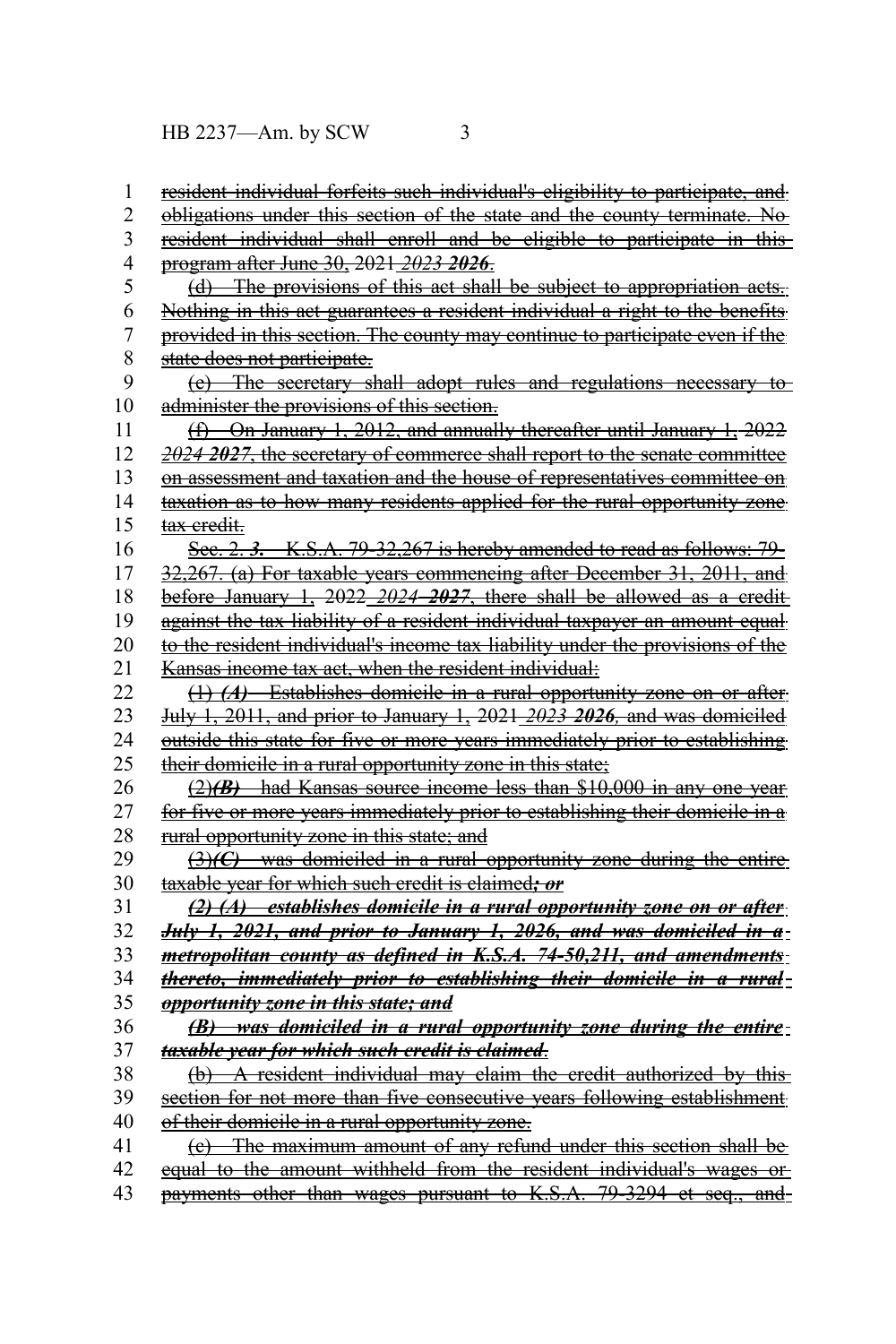HB 2237—Am. by SCW 4

amendments thereto, or paid by the resident individual as estimated taxes pursuant to K.S.A. 79-32,101 et seq., and amendments thereto. 1 2

(d) No credit shall be allowed under this section if: 3

(1) The resident individual's income tax return on which the credit is claimed is not timely filed, including any extension; or 4 5

(2) the resident individual is delinquent in filing any return with, or paying any tax due to, the state of Kansas or any political subdivision thereof. 6 7 8

 (e) This section shall be *a* part of and supplemental to the Kansas income tax act. 9 10

*{Section 1. K.S.A. 79-32,190 is hereby amended to read as follows: 79-32,190. (a) Any taxpayer that pays for or provides child day care services, including the provision of the service of locating such services, to its employees or that provides facilities and necessary equipment for child day care services shall be allowed a credit against the privilege or income tax imposed by articles 11 and 32 of chapter 79 of the Kansas Statutes Annotated, and amendments thereto, as follows:* 11 12 13 14 15 16 17

*(1)* Thirty percent*30% of the total amount expended in the state during the taxable year by a taxpayer for child day care services purchased to provide care for the dependent children of the taxpayer's employees or for the provision of the service of locating such services for such children;* 18 19 20 21 22

*(2) (A) in the taxable year in which a facility providing child day care services in the state for use primarily by the dependent children of the taxpayer's employees is established, 50% of the total amount expended during such year by a taxpayer in the establishment and operation of such facility;* 23 24 25 26 27

*(B) in the taxable years other than the taxable year to which paragraph (2)(A) applies, 30% of the amount equal to the total amount expended during the taxable year by a taxpayer for the operation of a facility described in paragraph (2)(A) less the amount of moneys received by the taxpayer for use of such facility for child day care services;* 28 29 30 31 32 33

*(3) (A) in the taxable year in which a facility providing child day care services in the state for use primarily by the dependent children of the taxpayers' employees is established in conjunction with one or more other taxpayers, 50% of the total amount expended during such year by a taxpayer in the establishment and operation of such facility;* 34 35 36 37 38

*(B) in the taxable years other than the taxable year to which paragraph (3)(A) applies, 30% of the amount equal to the total amount expended during the taxable year by a taxpayer for the operation of a facility described in paragraph (3)(A) less the amount of moneys received by the taxpayer for use of such facility for child day care* 39 40 41 42 43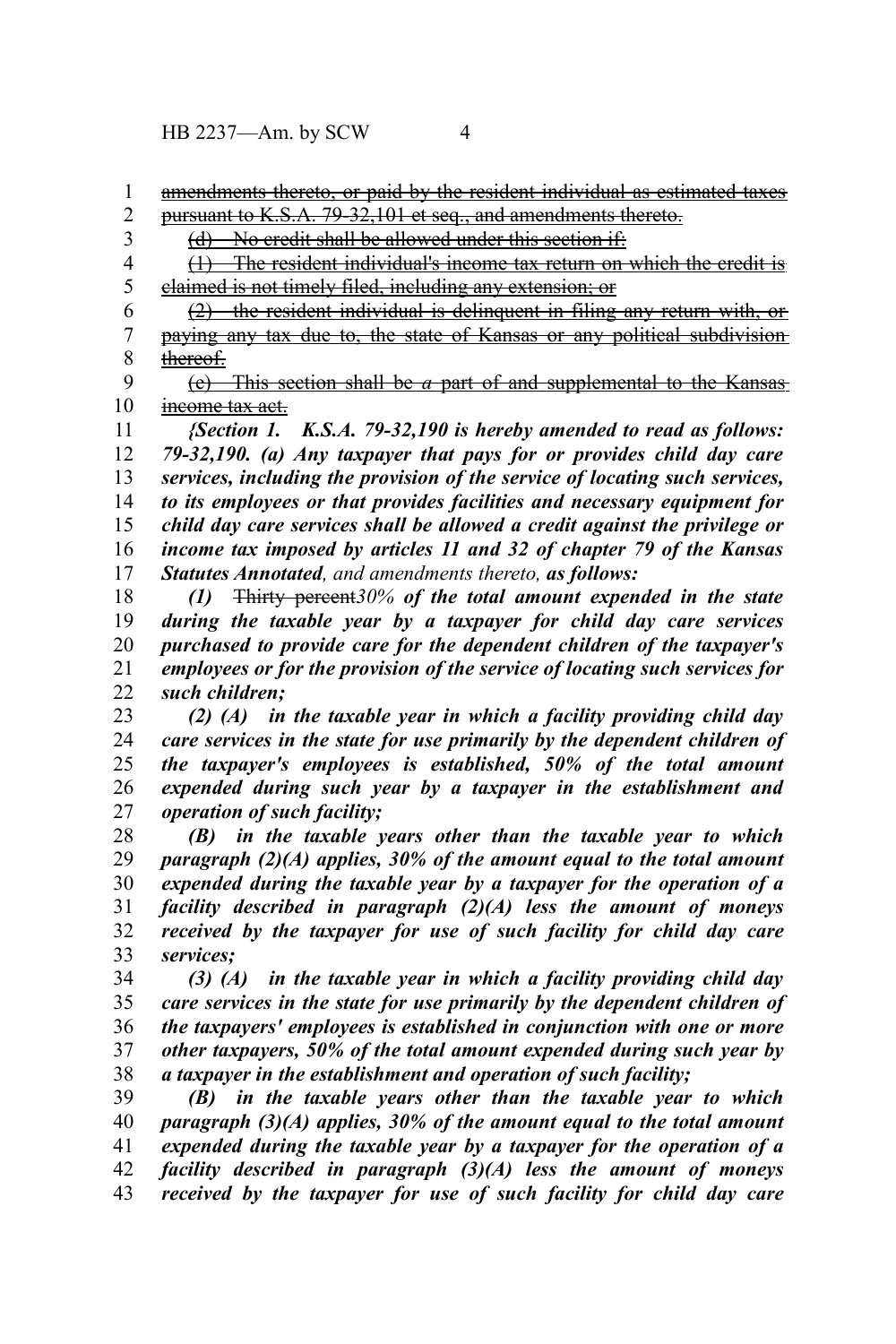*services; and* 1

*(4) for all taxable years commencing after December 31, 2020, 50% of the amount equal to the total amount expended during the taxable year by a taxpayer as payments to an organization providing access to available child day care services for the taxpayer's employees.* 2 3 4 5

*(b) No credit shall be allowed under this section unless the child day care facility or provider is licensed* or registered *pursuant to Kansas law.* 6 7 8

*(c) The credit allowed by* paragraphs (1), (2)(B) and (3)(B) of *subsection (a)(1), (2)(B) and (3)(B) shall not exceed \$30,000 for any taxpayer during any taxable year. The credit allowed by paragraphs (2)*  $(A)$  and  $(3)(A)$  of *subsection*  $(a)(2)(A)$ ,  $(3)(A)$  and  $(4)$  *shall not exceed \$45,000 for any taxpayer during any taxable year. The amount of the credit which exceeds the tax liability for a taxable year shall be refunded to the taxpayer. If the taxpayer is a corporation having an election in effect under subchapter S of the federal internal revenue code or a partnership, the credit provided by this section shall be claimed by the shareholders of such corporation or the partners of such partnership in the same manner as such shareholders or partners account for their proportionate shares of the income or loss of the corporation or partnership.* 9 10 11 12 13 14 15 16 17 18 19 20 21

*(d) The aggregate amount of credits claimed under this act for any fiscal year shall not exceed \$3,000,000.* 22 23

*(e) For tax* year *years 2013* and all tax years thereafter *through 2020, the income tax credit provided by this section shall only be available to taxpayers subject to the income tax on corporations imposed pursuant to* subsection (c) of *K.S.A. 79-32,110(c), and amendments thereto, and shall be applied only against such taxpayer's corporate income tax liability.* 24 25 26 27 28

*Sec. 2. K.S.A. 2021 Supp. 74-50,223 is hereby amended to read as follows: 74-50,223. (a) Any county that has been designated a rural opportunity zone pursuant to K.S.A. 74-50,222, and amendments thereto, may participate in the program provided in this section by authorizing such participation by the county commission of such county through a duly enacted written resolution. Such county shall provide a certified copy of such resolution to the secretary of commerce on or before January 1, 2012, for calendar year 2012, or on or before January 1 for each calendar year thereafter, in which a county chooses to participate. Such resolution shall obligate the county to participate in the program provided by this section for a period of five years, and shall be irrevocable. Such resolution shall specify the maximum amount of outstanding student loan balance for each resident individual to be repaid as provided in subsection (b), except the maximum amount of such balance shall be \$15,000.* 29 30 31 32 33 34 35 36 37 38 39 40 41 42 43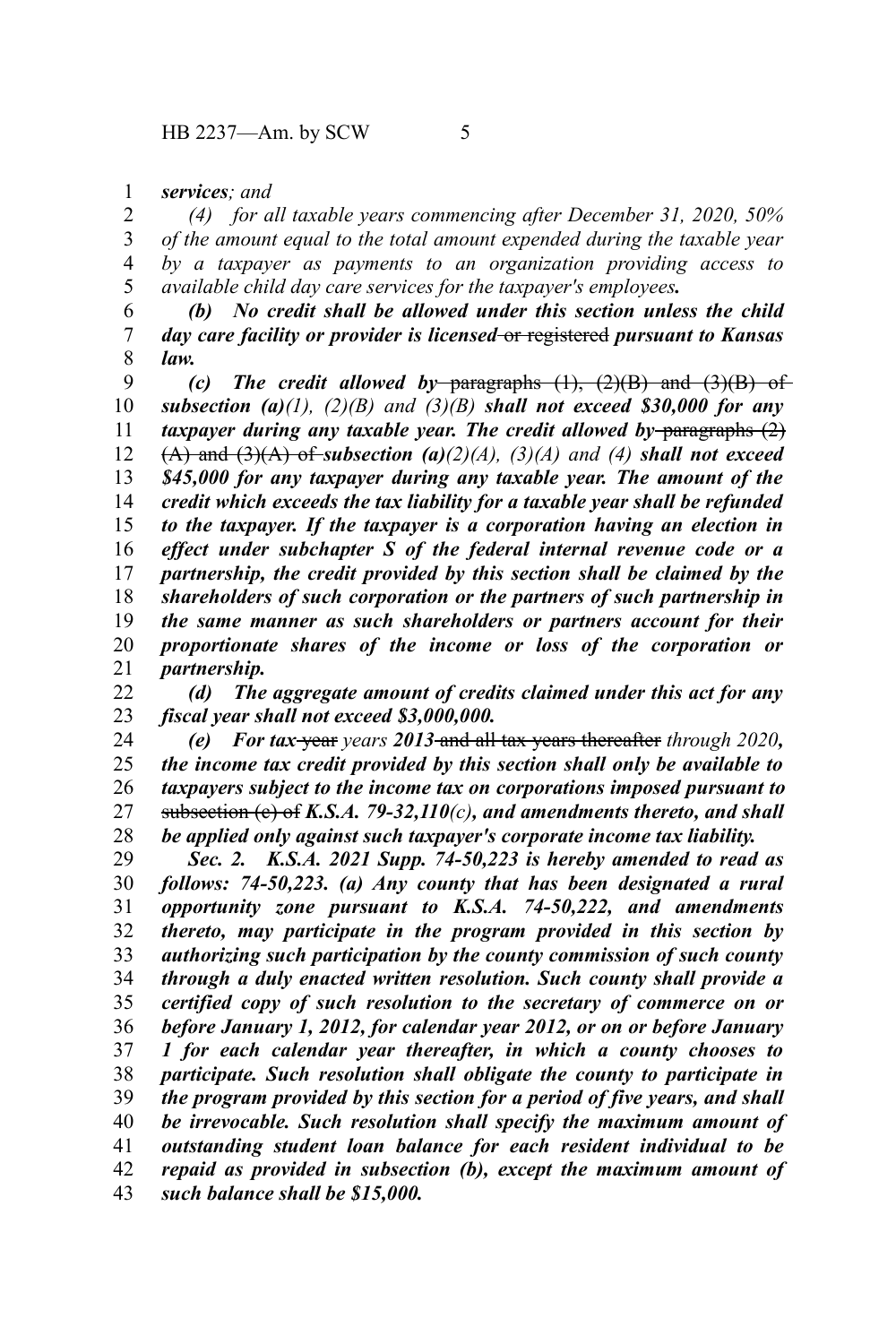*(b) If a county submits a resolution as provided in subsection (a), under the program provided in this section, subject to subsection (d), the state of Kansas and such county which chooses to participate as provided in subsection (a), shall agree to pay in equal shares the outstanding student loan balance of any resident individual who qualifies to have such individual's student loans repaid under the provisions of subsection (c) over a five-year period, except that the maximum amount of such balance shall be \$15,000. The amount of such repayment shall be equal to 20% of the outstanding student loan balance of the individual in a year over the five-year repayment period. The state of Kansas is not obligated to pay the student loan balance of any resident individual who qualifies pursuant to subsection (c) prior to the county submitting a resolution to the secretary pursuant to subsection (a). Each such county shall certify to the secretary that such county has made the payment required by this subsection.* 1 2 3 4 5 6 7 8 9 10 11 12 13 14 15

*(c) A resident individual shall be entitled to have such individual's outstanding student loan balance paid for attendance at an institution of higher education where such resident individual earned an associate, bachelor or post-graduate degree under the provisions of this section when such resident individual establishes domicile in a county designated as a rural opportunity zone which participates in the program as provided in subsection (a), on and after the date in which such county commenced such participation, and prior to July 1,* 2023 *2026. Such resident individual may enroll in this program in a form and manner prescribed by the secretary. Subject to subsection (d), once enrolled such resident individual shall be entitled to full participation in the program for five years, except that if the resident individual relocates outside the rural opportunity zone for which the resident individual first qualified, such resident individual forfeits such individual's eligibility to participate, and obligations under this section of the state and the county terminate. No resident individual shall enroll and be eligible to participate in this program after June 30,* 2023 *2026.* 16 17 18 19 20 21 22 23 24 25 26 27 28 29 30 31 32

*(d) The provisions of this act shall be subject to appropriation acts. Nothing in this act guarantees a resident individual a right to the benefits provided in this section. The county may continue to participate even if the state does not participate.* 33 34 35 36

*(e) The secretary shall adopt rules and regulations necessary to administer the provisions of this section.* 37 38

*(f) On January 1, 2012, and annually thereafter until January 1,* 2024 *2027, the secretary of commerce shall report to the senate committee on assessment and taxation and the house of representatives committee on taxation as to how many residents applied for the rural opportunity zone tax credit.* 39 40 41 42 43